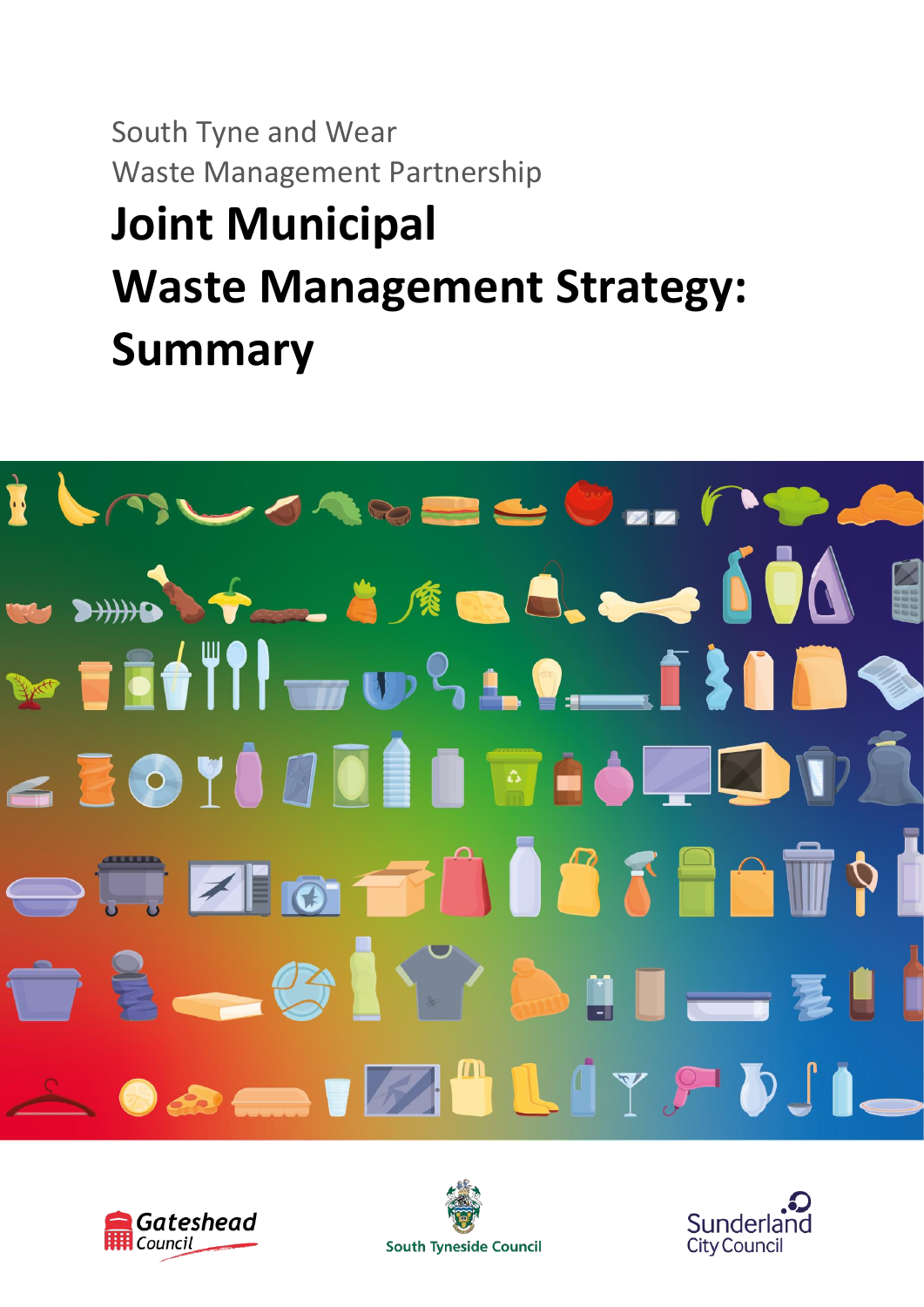## **Introduction**

Waste collection and disposal are two of the key services that councils provide. Building on a history of collaboration within the waste sector, Gateshead, South Tyneside, and Sunderland City councils decided to work even closer together to tackle the growing environmental and financial issues faced by continuing to landfill waste.

The South Tyne and Wear Waste Management Partnership (STWWMP) was created and in 2007 agreed a twenty-year Joint Municipal Waste Management Strategy (JMWMS) to support the further development and delivery of waste services across a total area of 34,300 hectares for a population of over 629,000 people.

This document provides a summary of the full JMWMS which is available at [www.sunderland.gov.uk/householdwaste](http://www.sunderland.gov.uk/householdwaste)

The refreshed JMWMS is the outcome of a review of progress and refreshes aims and aspirations for 2021-2025.

## **Successes**

Since the previous review of the JMWMS was published, STWMMP has ensured that many of the actions and activities that were agreed in 2012 have been taken forward and embedded into the day-today waste-related functions of the partner authorities or within the role and functions of the joint partnership team.

Some of the key successes and achievements in recent years include:

- **Residual waste treatment contract** In 2014, STWWMP delivered a major milestone which has significantly changed how the majority of waste disposed by Gateshead, South Tyneside and Sunderland residents is managed. Following a global procurement exercise, the new waste and processing treatment infrastructure has been completed and the 25 year Residual Waste Treatment Contract is now fully operational.
- **Improved recycling services** The partnership has successfully extended the range of materials that residents can recycle in their blue bins as part of the kerbside recycling collection service.
- **Community education and engagement** Alongside the service commencement of the Residual Waste Treatment Contract, a dedicated community education and engagement programme was also introduced, delivered by Groundwork North East & Cumbria from the brand new visitor and education centre at Campground.
- **Joint working**

The joint partnership team is now providing the Waste Disposal Authority functions on behalf of partner authorities including day-to-day contract management functions.

## **The national picture**

At a national level, recycling performance has stagnated in recent years and although there has been an overall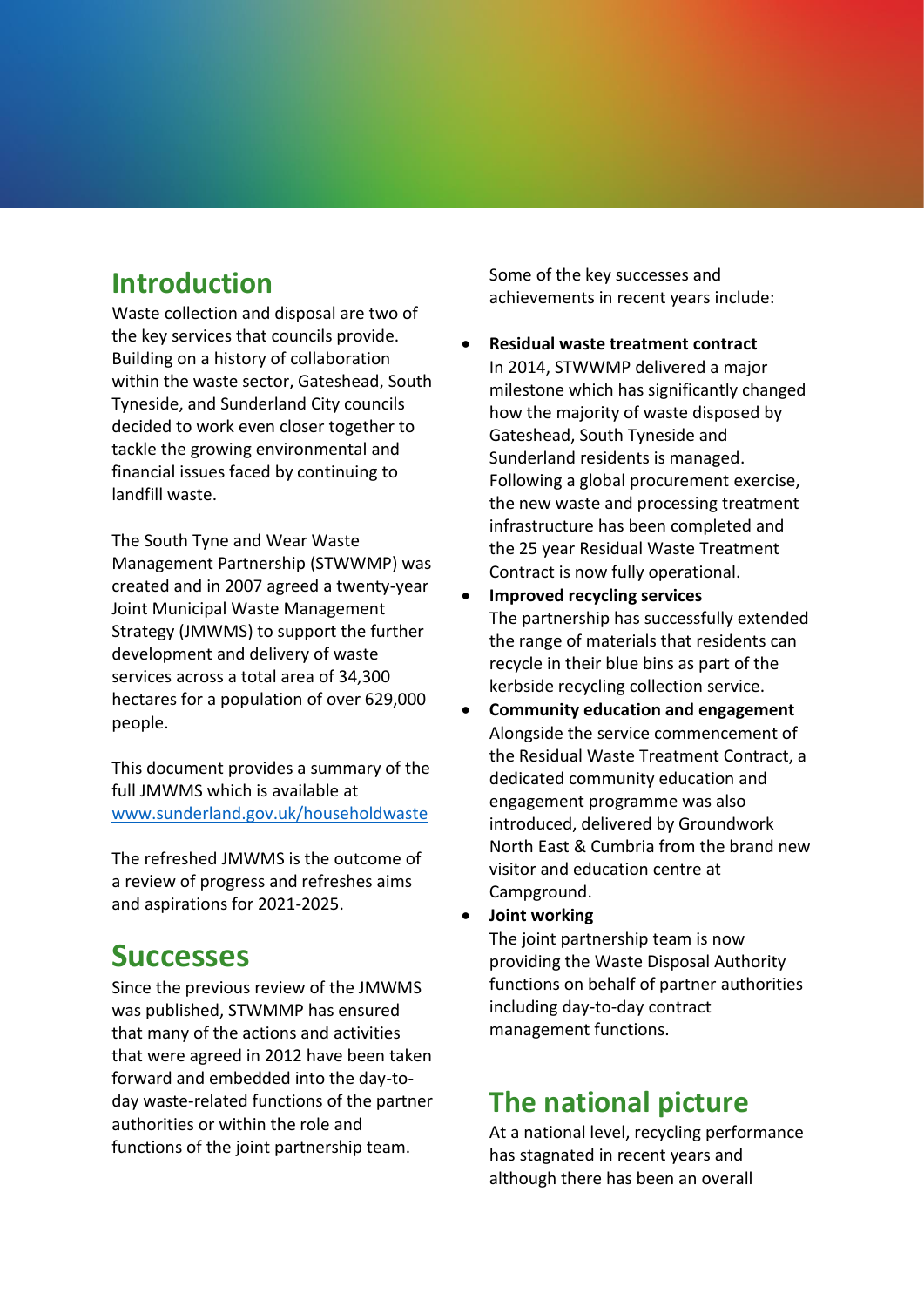reduction in recycling levels across the STWWMP authorities since the last JMWMS review, this, in part, can also be attributed to a number of external factors.

Recently, around the world, we have all experienced unprecedented, difficult, and challenging times. This has impacted on every single aspect of our lives and also the services that local authorities have been able to deliver safely.

Even before the coronavirus pandemic, the waste sector was already experiencing a prolonged period of uncertainty, which was impacting on the ability to undertake the scheduled review of the JMWMS. For example, the global waste sector has faced much stricter restrictions that challenged the quality of materials that could be imported as recycling in the Far East. As restrictions became more widespread, this even included outright bans on importing certain materials into popular Far East recycling outlets, which significantly impacted on the alreadyvolatile recycling markets all around the globe, including in the UK.

Furthermore, the implications on the waste sector of the UK leaving the EU are not yet fully understood, and the longterm impact of the coronavirus pandemic on all aspects of local authority services is not yet known.

### **Environment Plan**

Launched in January 2018, the '25-Year Environment Plan' sets out a wide range of goals and targets that aim to improve the environment, detailing how

government will work with communities and businesses to target environmental issues. It includes plans to minimise waste, reuse materials wherever possible, and manage materials appropriately at their end-of-life to reduce their impact on the environment.

#### **Resources and Waste Strategy**

The Resources and Waste Strategy contains proposals for the government's long-term waste policy framework and aims to deliver actions that encourage England to recognise and maximise the value of resource usage by minimising waste and its impact on the environment, including:

- Introducing consistent household and business recycling collections in England
- Introducing a Deposit Return Scheme in England, Wales and Northern Ireland
- Reforming the UK packaging producer responsibility system

### **Environment Bill**

The Environment Bill supports the delivery of the Environment Plan and aims to ensure that England maintains and improves its environmental protections following the UK leaving the EU. The Bill provides the legal framework to deliver many of the waste and resource efficiency proposals identified in the Resources and Waste Strategy, should government choose to do so.